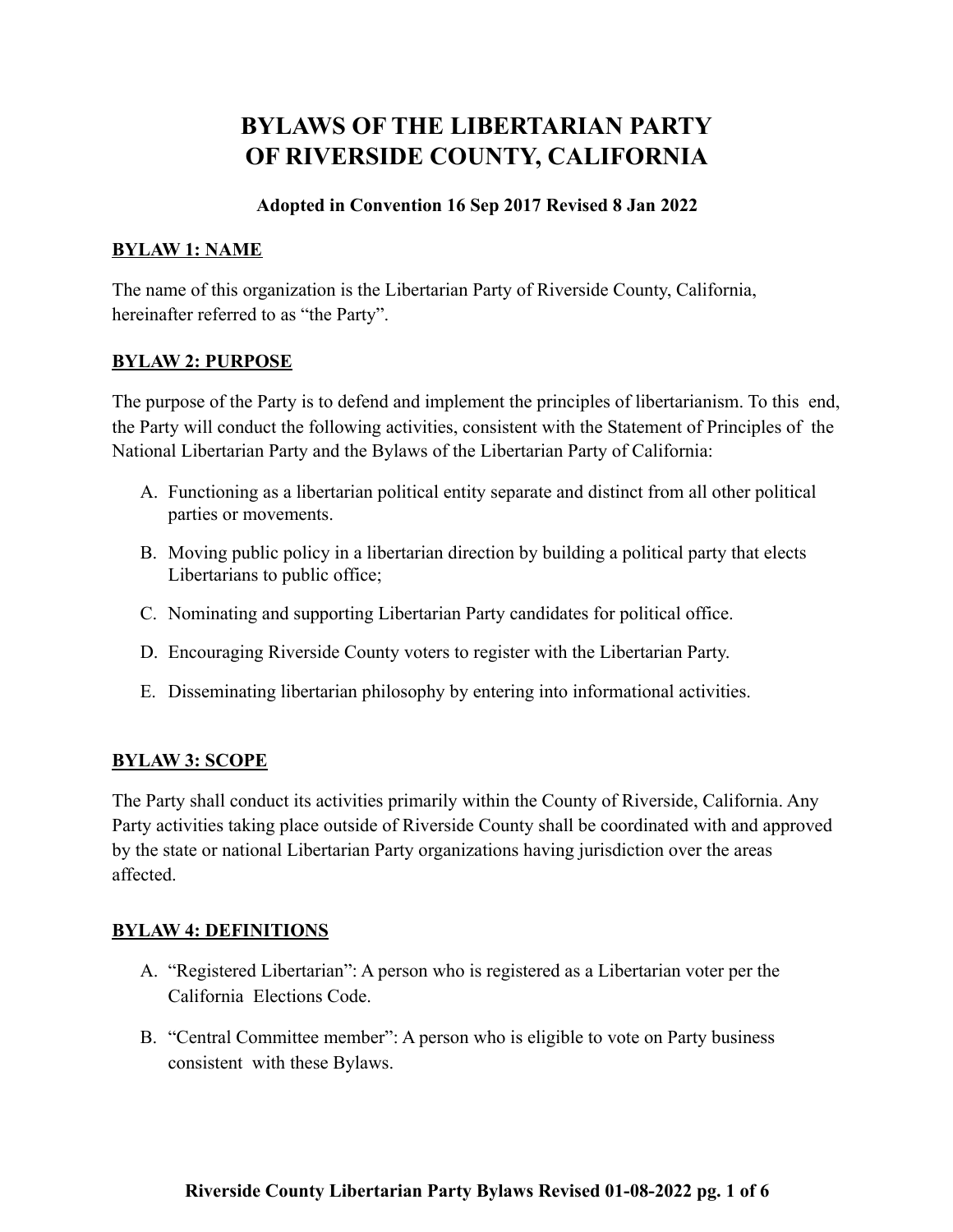## **BYLAW 5: MEMBERSHIP**

Section 1.

Membership in the Central Committee confers the right to vote on all Central Committee business.

Section 2.

Pursuant to Bylaw 9 Section 2 of the Bylaws of the Libertarian Party of California, membership in the State Central Committee is the only requirement for membership in the Riverside County Central Committee, provided that said member is not a member of any other County Central **Committee** 

Section 3.

No member shall be a registrant or hold office in any political party other than the Libertarian Party.

## **BYLAW 6: MEETINGS**

Section 1.

The Central Committee shall conduct a business meeting (hereinafter, "convention") annually in January to elect officers, review Bylaws for possible revision and conduct other such business as may properly come before it. Said convention shall be held at least 30 days prior to the first day of the annual Libertarian Party of California convention.

Members of the Central Committee shall be notified regarding the date, time and place by mail, email, and on the Riverside County Libertarian Party website and the Riverside County Libertarian Party social media accounts at least 30 but no more than 60 days in advance of said business meeting.

Notice shall also be provided to the Secretary of the Libertarian Party of California regarding the date, time and place of said convention, along with election results, pursuant to and in compliance with the Bylaws of the Libertarian Party of California.

Section 2.

The Central Committee shall meet at least quarterly to facilitate its objectives. Notice shall be provided to Central Committee members on the Riverside County Libertarian Party social media accounts and by email regarding the date, time, and place of said meetings. When the convention is held, it shall be considered as satisfying the quarterly meeting requirement for the purposes of this per section 1 of Bylaw 6 of these Bylaws.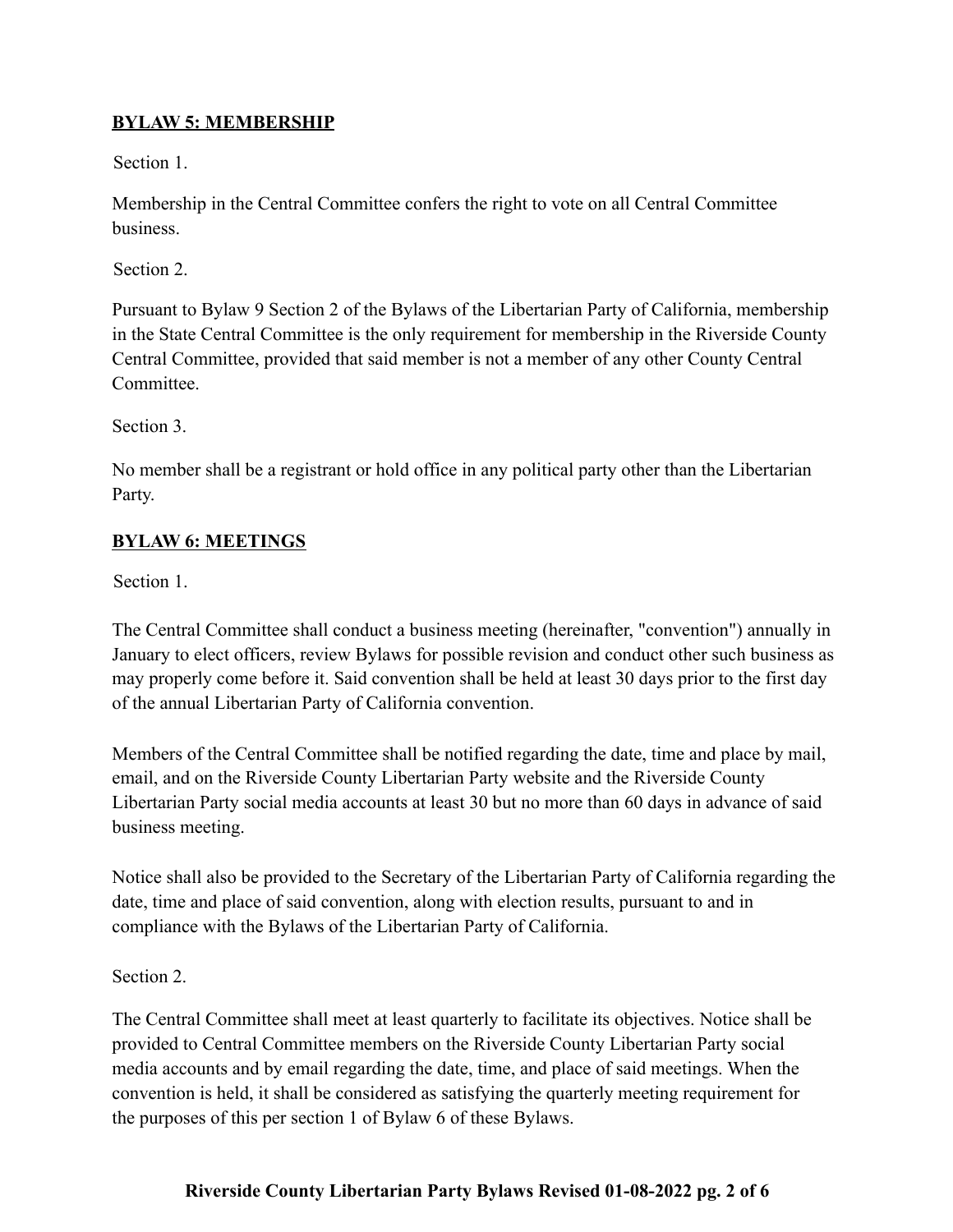## **BYLAW 7: OFFICERS**

Section 1.

To facilitate its work, the Central Committee shall elect a Chair, two Vice-Chairs, a Secretary, and a Treasurer.

Section 2.

The Chair is responsible for calling meetings and conventions of the Central Committee, and presides at such meetings and conventions. The Chair is also responsible for organizing open meetings of Libertarians in Riverside County, for the purpose of discussing Libertarian positions on current public policy issues. Additionally, the chair shall act as liaison between the Central Committee and the Riverside County Registrar of Voters.

Section 3.

The Vice-Chairs shall assist the Chair and act in place of the Chair if necessary. The Vice-Chairs shall be elected as Vice-Chairs, but shall be designated First Vice-Chair and Second Vice-Chair based on a coin flip after election (with the winner of the coin flip designated First Vice-Chair).

The two offices shall rotate each month: if the election is in January, the winner of the coin flip shall be First Vice-Chair in January and odd-numbered months thereafter, while the loser of the coin flip shall be First Vice-Chair in February and even-numbered months thereafter.

In the event of the Chair vacating the position, the current First Vice-Chair is responsible for calling a meeting of the Central Committee to elect a new Chair.

Section 4.

The Secretary is responsible for recording and maintaining on file a record of motions, votes and decisions made at Central Committee meetings and conventions.

Section 5.

The Treasurer shall receive, disburse and account for the funds of the organization under the supervision of the chairman. A balance sheet report shall be offered at each meeting of the Central Committee.

Section 6.

No officer, except the Secretary, shall serve more than four consecutive years in the same position.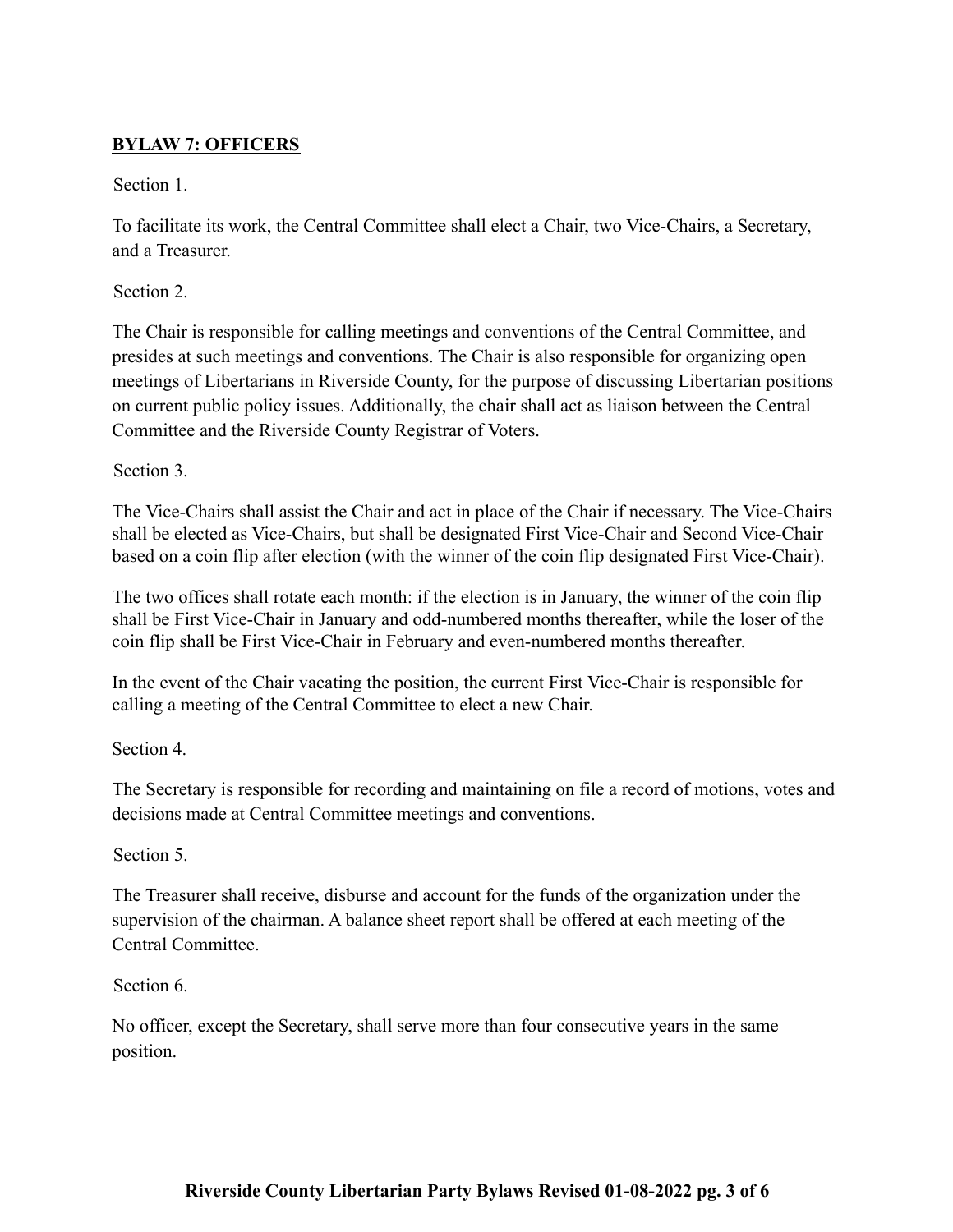## **BYLAW 8: ELECTIONS**

Section 1.

The officers will be elected annually at the convention to be held at least thirty days prior to the first day of the annual Libertarian Party of California convention. All members are eligible to vote for officers of the Central Committee.

Section 2.

Only elected and duly appointed members are eligible for election as officers of the Central **Committee** 

# **BYLAW 9: EXECUTIVE COMMITTEE**

Section 1

The Chair, Vice-Chairs, Secretary, and Treasurer form the Executive Committee. The Executive Committee acts between meetings of the full Central Committee.

Section 2.

The Executive Committee is authorized to take stands on public policy issues, and make temporary appointments of party officers in case of vacancy.

Section 3.

Executive Committee meetings shall be held once per month, unless suspended by a majority vote of the Executive Committee. EC meetings can be called with reasonable notification at least 7 days in advance.

Section 4.

The immediate past Chair, if not otherwise a member of the Executive Committee, shall be invited, as an ex officio member to all meetings of the Executive Committee. As an ex officio member, the former Chair shall be able to participate in these meetings but will not have a vote. This ex officio status shall terminate one year from the date the former Chair leaves office.

# **BYLAW 10: COMMITTEES**

Section 1.

The Executive Committee shall establish standing or ad hoc committees as it deems advisable or necessary and shall appoint a Chair for each committee. The activities of any committee so established shall be limited in scope by the Executive Committee to specified projects and may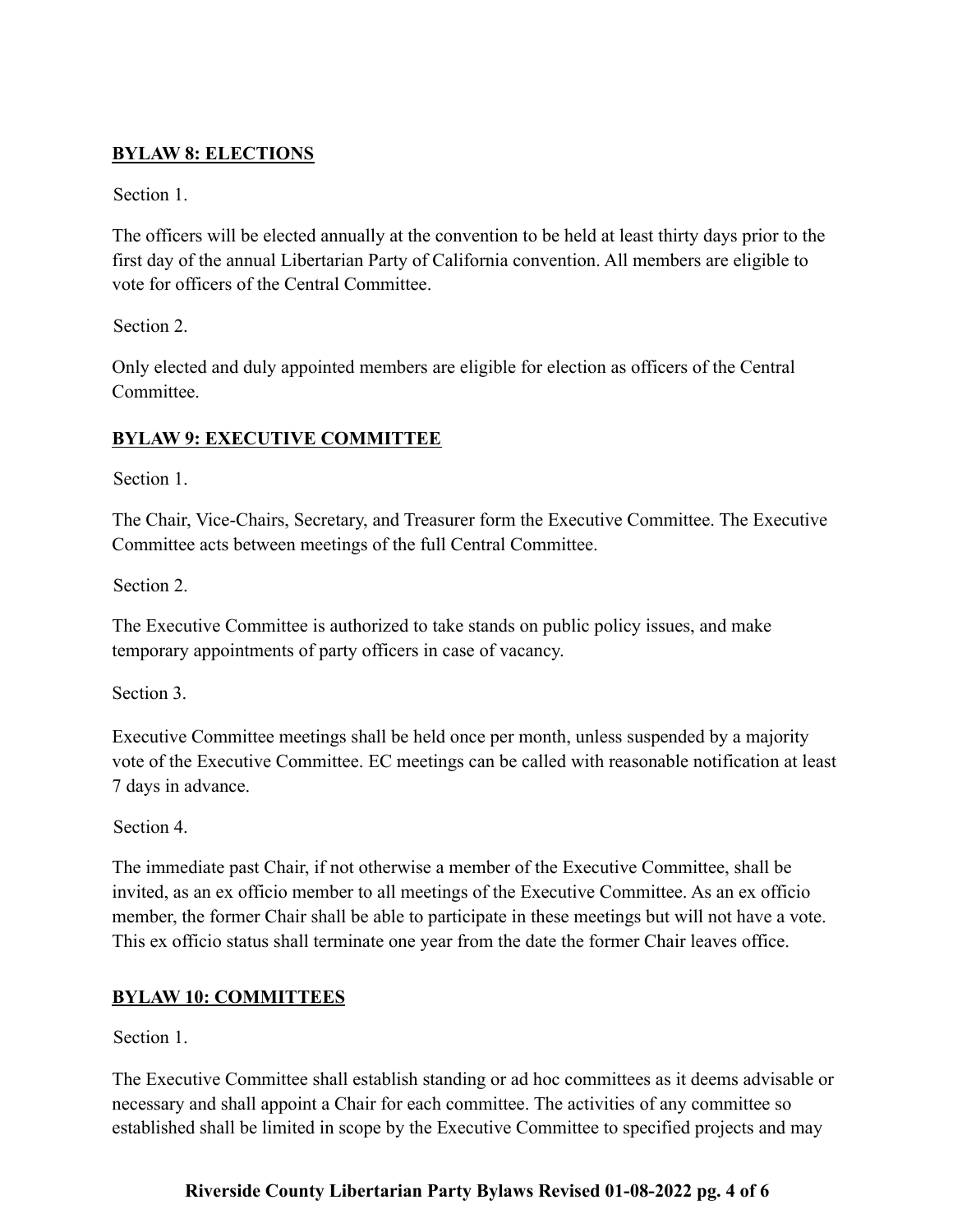be terminated at any time by the Executive Committee.

Section 2.

Each committee, unless otherwise informed, shall have a limitation of one year, renewable by a majority vote of the Executive Committee.

Section 3.

Any committee shall be terminated with just cause by a majority vote of Executive Committee members.

Section 4.

Just cause for termination shall be:

- A. Making recommendations or taking stands on current public policy issues not consistent with the Platform of the Libertarian Party;
- B. Using the committee for purposes other than Libertarian outreach;
- C. Campaigning against Libertarian candidates or other activities not authorized by the Executive Committee;
- D. A period of inactivity longer than 4 months;
- E. Engaging in any activity that is a direct violation of the California Elections Code.

Section 5.

Each committee shall make regular reports to the Executive Committee on a bi-monthly basis and shall be required to make one annual report to the annual business meeting of the Central Committee.

### **BYLAW 11: APPOINTEES**

Section 1.

- A. Appointees shall be members of the Central Committee as defined in its bylaws.
- B. Appointments shall be made by a majority of the Executive Committee.
- C. Appointments may be terminated at any time by the Executive Committee.
- D. Duties and authorities of appointees are to be established on a situational basis by the Executive Committee.